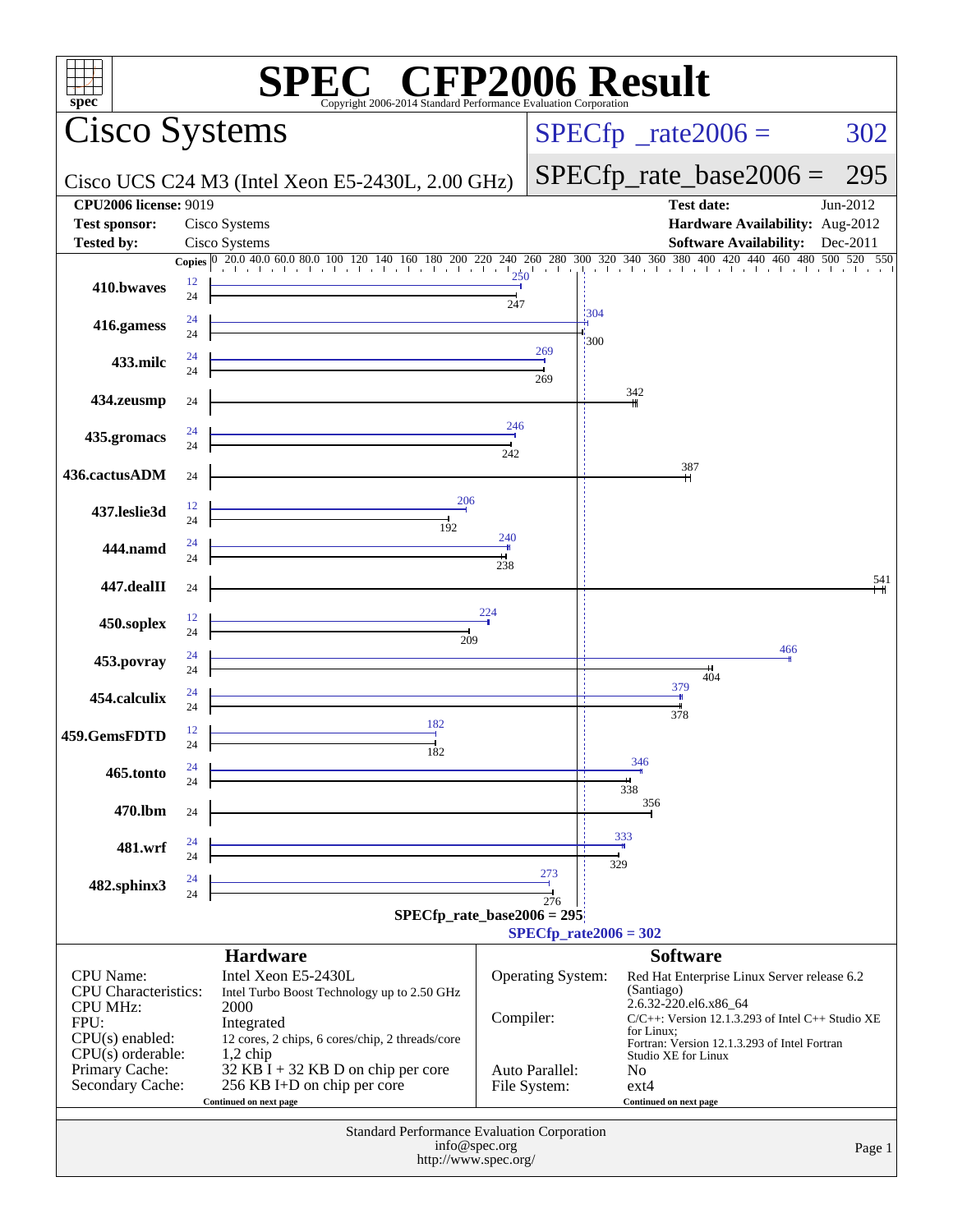

Cisco Systems

### $SPECTp_rate2006 = 302$

Cisco UCS C24 M3 (Intel Xeon E5-2430L, 2.00 GHz)

[SPECfp\\_rate\\_base2006 =](http://www.spec.org/auto/cpu2006/Docs/result-fields.html#SPECfpratebase2006) 295

| <b>CPU2006 license: 9019</b>                                               |                                                                                                                                                      |                                                                                    | <b>Test date:</b><br>$Jun-2012$                                  |  |  |  |
|----------------------------------------------------------------------------|------------------------------------------------------------------------------------------------------------------------------------------------------|------------------------------------------------------------------------------------|------------------------------------------------------------------|--|--|--|
| <b>Test sponsor:</b>                                                       | Cisco Systems                                                                                                                                        | Hardware Availability: Aug-2012                                                    |                                                                  |  |  |  |
| <b>Tested by:</b>                                                          | Cisco Systems                                                                                                                                        |                                                                                    | <b>Software Availability:</b><br>$Dec-2011$                      |  |  |  |
| L3 Cache:<br>Other Cache:<br>Memory:<br>Disk Subsystem:<br>Other Hardware: | 15 MB I+D on chip per chip<br>None<br>128 GB (16 x 8 GB 2Rx4 PC3-12800R-11, ECC,<br>running at 1333 MHz and CL9)<br>1 X 146 GB 15000 RPM SAS<br>None | <b>System State:</b><br><b>Base Pointers:</b><br>Peak Pointers:<br>Other Software: | Run level 3 (multi-user)<br>$32/64$ -bit<br>$32/64$ -bit<br>None |  |  |  |

### **[Results Table](http://www.spec.org/auto/cpu2006/Docs/result-fields.html#ResultsTable)**

|                   |               |                         |              | <b>Base</b>    |            |                |            |                             |                                 |              | <b>Peak</b>    |              |                |              |
|-------------------|---------------|-------------------------|--------------|----------------|------------|----------------|------------|-----------------------------|---------------------------------|--------------|----------------|--------------|----------------|--------------|
| <b>Benchmark</b>  | <b>Copies</b> | <b>Seconds</b>          | Ratio        | <b>Seconds</b> | Ratio      | <b>Seconds</b> | Ratio      | <b>Copies</b>               | <b>Seconds</b>                  | <b>Ratio</b> | <b>Seconds</b> | <b>Ratio</b> | <b>Seconds</b> | <b>Ratio</b> |
| 410.bwayes        | 24            | 1322                    | 247          | 1323           | 247        | 1323           | 246        | 12                          | 653                             | 250          | 652            | 250          | 652            | 250          |
| $416$ .gamess     | 24            | 1568                    | 300          | 1565           | 300        | 1566           | <u>300</u> | 24                          | 1545                            | 304          | 1544           | 304          | 1546           | 304          |
| $433$ .milc       | 24            | 819                     | 269          | 818            | 269        | 820            | 269        | 24                          | 818                             | 269          | 818            | 269          | 820            | 269          |
| $ 434$ . zeusmp   | 24            | 641                     | 341          | 636            | 344        | 638            | 342        | 24                          | 641                             | 341          | 636            | 344          | 638            | 342          |
| $ 435$ .gromacs   | 24            | 708                     | 242          | 708            | 242        | 707            | 242        | 24                          | 699                             | 245          | 696            | 246          | 697            | 246          |
| 436.cactusADM     | 24            | 741                     | 387          | 741            | 387        | 749            | 383I       | 24                          | 741                             | 387          | 741            | 387          | 749            | 383          |
| 437.leslie3d      | 24            | 1174                    | 192          | 1176           | 192        | 1175           | 192        | 12                          | 547                             | 206          | 547            | 206          | 548            | 206          |
| 444.namd          | 24            | 821                     | 234          | 810            | 238        | 807            | 239        | 24                          | 798                             | 241          | 803            | 240          | 806            | 239          |
| 447.dealII        | 24            | 507                     | 541          | 505            | 544        | 513            | 535l       | 24                          | 507                             | 541          | 505            | 544          | 513            | 535          |
| $450$ .soplex     | 24            | 959                     | 209          | 958            | <b>209</b> | 961            | <b>208</b> | 12                          | 448                             | 223          | 447            | 224          | 446            | 224          |
| 453.povray        | 24            | 316                     | 404          | 318            | 402        | 316            | 405        | 24                          | 273                             | 467          | 274            | 466          | 274            | 466          |
| 454.calculix      | 24            | 523                     | 378          | 523            | <b>378</b> | 522            | 380l       | 24                          | 523                             | 378          | 521            | 380          | 522            | 379          |
| 459.GemsFDTD      | 24            | 1406                    | 181          | 1400           | 182        | 1401           | 182        | 12                          | 700                             | 182          | 702            | 181          | 701            | <u>182</u>   |
| $465$ .tonto      | 24            | 705                     | 335          | 698            | 338        | 699            | <u>338</u> | 24                          | 682                             | 346          | 682            | 346          | 679            | 348          |
| 470.1bm           | 24            | 927                     | 356          | 929            | 355        | 927            | 356        | 24                          | 927                             | 356          | 929            | 355          | 927            | 356          |
| 481.wrf           | 24            | 814                     | 329          | 815            | 329        | 814            | 329        | 24                          | 805                             | 333          | 808            | 332          | 803            | 334          |
| $482$ .sphinx $3$ | 24            | 1694                    | 276          | 1698           | 275        | 1697           | <b>276</b> | 24                          | 1712                            | 273          | 1712           | 273          | 1714           | 273          |
| n.                | $\mathbf{1}$  | $\cdot$ $\cdot$ $\cdot$ | $\mathbf{1}$ | 1.1.1.1        |            |                | $T = 11$   | $1 \quad 1$<br>$\mathbf{1}$ | $\cdot$ $\cdot$ $\cdot$ $\cdot$ |              | $\cdot$        |              |                |              |

Results appear in the [order in which they were run.](http://www.spec.org/auto/cpu2006/Docs/result-fields.html#RunOrder) Bold underlined text [indicates a median measurement.](http://www.spec.org/auto/cpu2006/Docs/result-fields.html#Median)

#### **[Submit Notes](http://www.spec.org/auto/cpu2006/Docs/result-fields.html#SubmitNotes)**

 The numactl mechanism was used to bind copies to processors. The config file option 'submit' was used to generate numactl commands to bind each copy to a specific processor. For details, please see the config file.

### **[Operating System Notes](http://www.spec.org/auto/cpu2006/Docs/result-fields.html#OperatingSystemNotes)**

Stack size set to unlimited using "ulimit -s unlimited"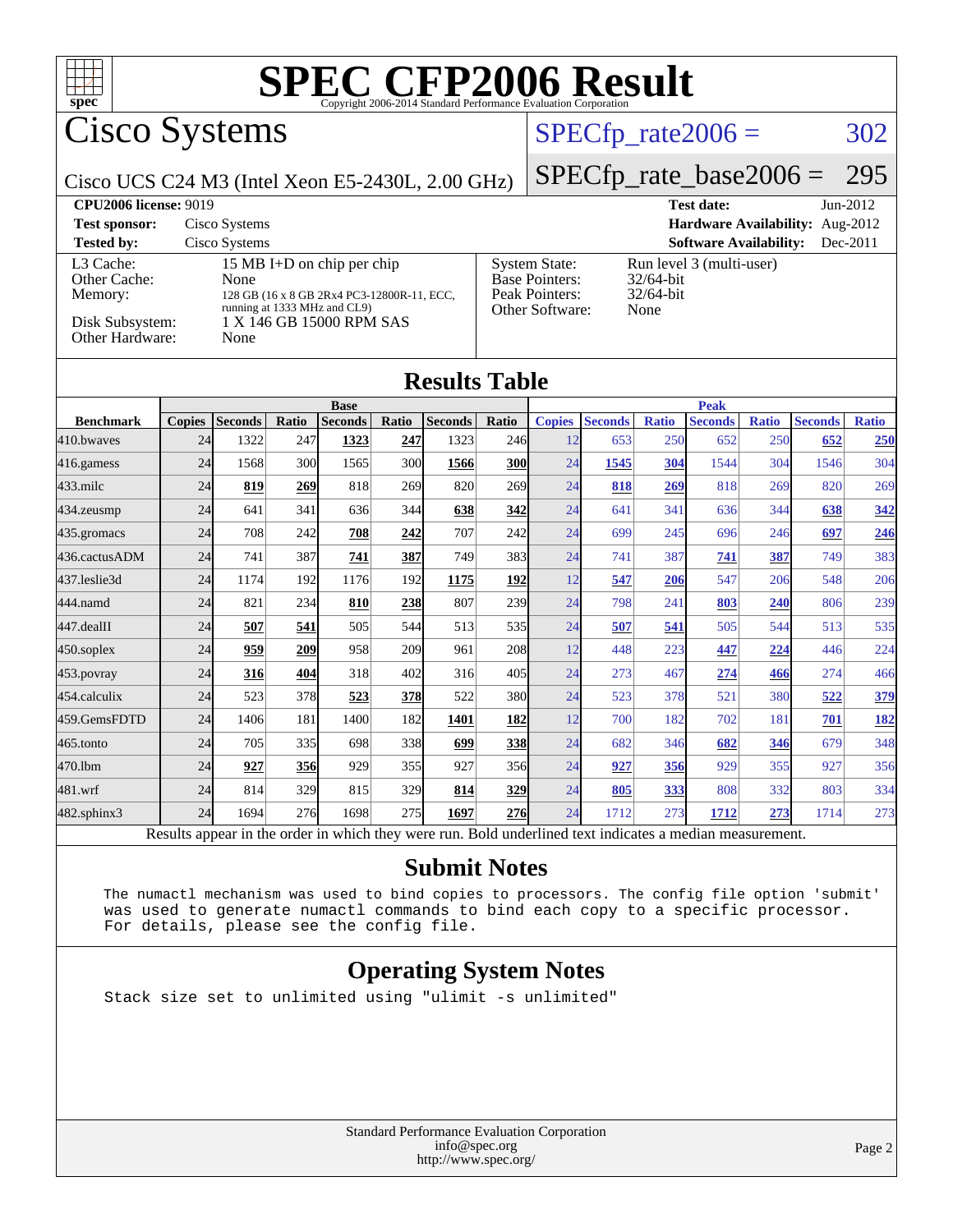

Cisco Systems

 $SPECTp\_rate2006 = 302$ 

Cisco UCS C24 M3 (Intel Xeon E5-2430L, 2.00 GHz)

[SPECfp\\_rate\\_base2006 =](http://www.spec.org/auto/cpu2006/Docs/result-fields.html#SPECfpratebase2006) 295

**[Tested by:](http://www.spec.org/auto/cpu2006/Docs/result-fields.html#Testedby)** Cisco Systems **[Software Availability:](http://www.spec.org/auto/cpu2006/Docs/result-fields.html#SoftwareAvailability)** Dec-2011

**[CPU2006 license:](http://www.spec.org/auto/cpu2006/Docs/result-fields.html#CPU2006license)** 9019 **[Test date:](http://www.spec.org/auto/cpu2006/Docs/result-fields.html#Testdate)** Jun-2012 **[Test sponsor:](http://www.spec.org/auto/cpu2006/Docs/result-fields.html#Testsponsor)** Cisco Systems **[Hardware Availability:](http://www.spec.org/auto/cpu2006/Docs/result-fields.html#HardwareAvailability)** Aug-2012

#### **[Platform Notes](http://www.spec.org/auto/cpu2006/Docs/result-fields.html#PlatformNotes)**

Standard Performance Evaluation Corporation [info@spec.org](mailto:info@spec.org) Sysinfo program /opt/cpu2006-1.2/config/sysinfo.rev6800 \$Rev: 6800 \$ \$Date:: 2011-10-11 #\$ 6f2ebdff5032aaa42e583f96b07f99d3 running on localhost.localdomain Wed Jun 13 02:18:52 2012 This section contains SUT (System Under Test) info as seen by some common utilities. To remove or add to this section, see: <http://www.spec.org/cpu2006/Docs/config.html#sysinfo> From /proc/cpuinfo model name : Intel(R) Xeon(R) CPU E5-2430L 0 @ 2.00GHz 2 "physical id"s (chips) 24 "processors" cores, siblings (Caution: counting these is hw and system dependent. The following excerpts from /proc/cpuinfo might not be reliable. Use with caution.) cpu cores : 6 siblings : 12 physical 0: cores 0 1 2 3 4 5 physical 1: cores 0 1 2 3 4 5 cache size : 15360 KB From /proc/meminfo<br>MemTotal: 99040996 kB HugePages\_Total: 0<br>Hugepagesize: 2048 kB Hugepagesize: /usr/bin/lsb\_release -d Red Hat Enterprise Linux Server release 6.2 (Santiago) From /etc/\*release\* /etc/\*version\* redhat-release: Red Hat Enterprise Linux Server release 6.2 (Santiago) system-release: Red Hat Enterprise Linux Server release 6.2 (Santiago) system-release-cpe: cpe:/o:redhat:enterprise\_linux:6server:ga:server uname -a: Linux localhost.localdomain 2.6.32-220.el6.x86\_64 #1 SMP Wed Nov 9 08:03:13 EST 2011 x86\_64 x86\_64 x86\_64 GNU/Linux run-level 3 Jun 13 01:39 SPEC is set to: /opt/cpu2006-1.2 Filesystem Type Size Used Avail Use% Mounted on<br>
/dev/sda1 ext4 134G 10G 118G 8% / 10G 118G Additional information from dmidecode: Memory: 12x 0xCE00 M393B1K70DH0-YK0 8 GB 1600 MHz 2 rank (End of data from sysinfo program)

<http://www.spec.org/>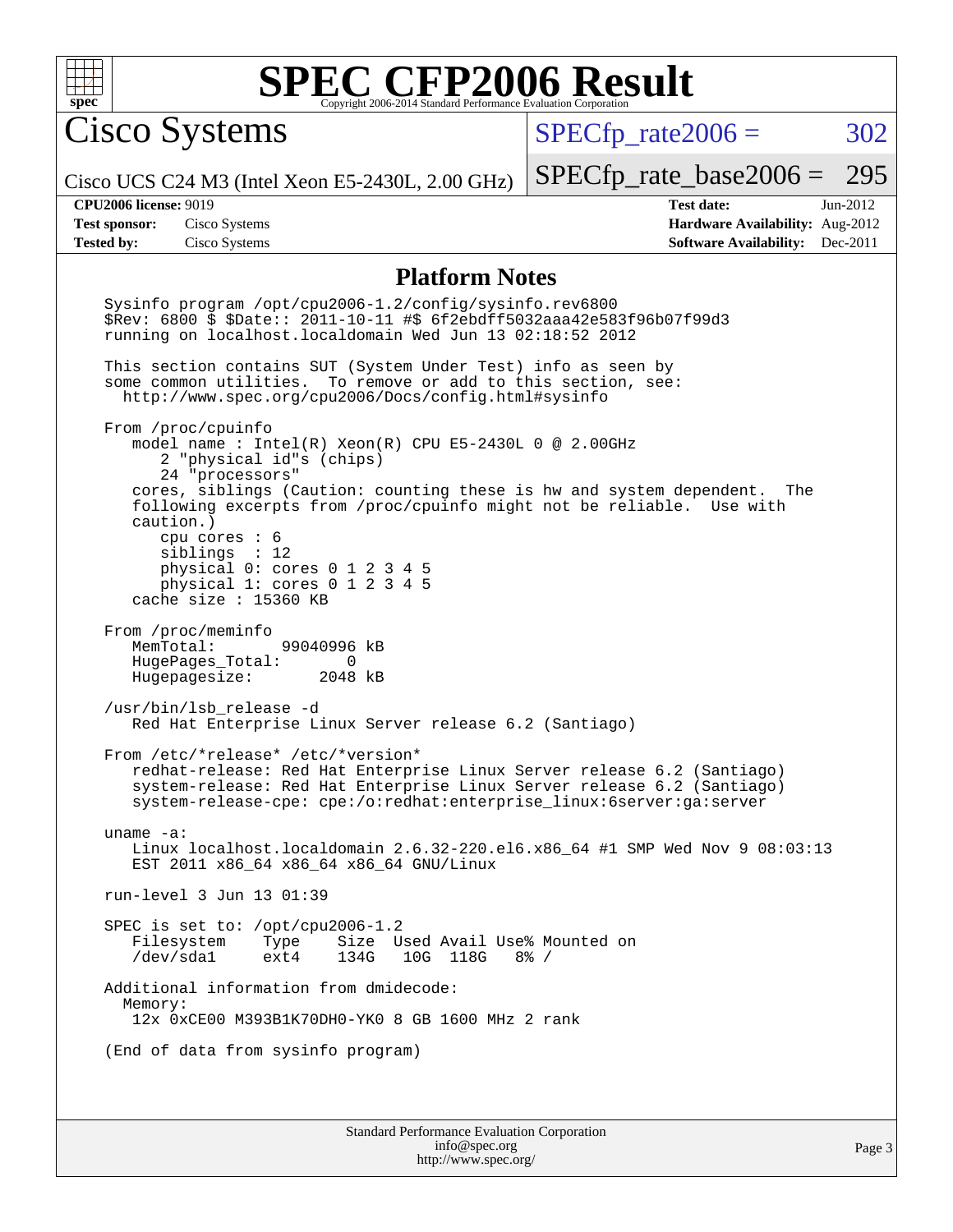

Cisco Systems

 $SPECTp_rate2006 = 302$ 

Cisco UCS C24 M3 (Intel Xeon E5-2430L, 2.00 GHz)

[SPECfp\\_rate\\_base2006 =](http://www.spec.org/auto/cpu2006/Docs/result-fields.html#SPECfpratebase2006) 295

**[Tested by:](http://www.spec.org/auto/cpu2006/Docs/result-fields.html#Testedby)** Cisco Systems **[Software Availability:](http://www.spec.org/auto/cpu2006/Docs/result-fields.html#SoftwareAvailability)** Dec-2011

**[CPU2006 license:](http://www.spec.org/auto/cpu2006/Docs/result-fields.html#CPU2006license)** 9019 **[Test date:](http://www.spec.org/auto/cpu2006/Docs/result-fields.html#Testdate)** Jun-2012 **[Test sponsor:](http://www.spec.org/auto/cpu2006/Docs/result-fields.html#Testsponsor)** Cisco Systems **[Hardware Availability:](http://www.spec.org/auto/cpu2006/Docs/result-fields.html#HardwareAvailability)** Aug-2012

#### **[General Notes](http://www.spec.org/auto/cpu2006/Docs/result-fields.html#GeneralNotes)**

Environment variables set by runspec before the start of the run: LD\_LIBRARY\_PATH = "/opt/cpu2006-1.2/libs/32:/opt/cpu2006-1.2/libs/64" Intel HT Technology = disable Binaries compiled on a system with 2 X Intel Xeon E5-2690 CPU + 128 GB memory using RHEL 6.2 Transparent Huge Pages enabled with: echo always > /sys/kernel/mm/redhat\_transparent\_hugepage/enabled Filesystem page cache cleared with: echo 1> /proc/sys/vm/drop\_caches

### **[Base Compiler Invocation](http://www.spec.org/auto/cpu2006/Docs/result-fields.html#BaseCompilerInvocation)**

 $C$  benchmarks:<br>icc  $-m64$ 

[C++ benchmarks:](http://www.spec.org/auto/cpu2006/Docs/result-fields.html#CXXbenchmarks) [icpc -m64](http://www.spec.org/cpu2006/results/res2012q3/cpu2006-20120618-22981.flags.html#user_CXXbase_intel_icpc_64bit_bedb90c1146cab66620883ef4f41a67e)

[Fortran benchmarks](http://www.spec.org/auto/cpu2006/Docs/result-fields.html#Fortranbenchmarks): [ifort -m64](http://www.spec.org/cpu2006/results/res2012q3/cpu2006-20120618-22981.flags.html#user_FCbase_intel_ifort_64bit_ee9d0fb25645d0210d97eb0527dcc06e)

[Benchmarks using both Fortran and C](http://www.spec.org/auto/cpu2006/Docs/result-fields.html#BenchmarksusingbothFortranandC): [icc -m64](http://www.spec.org/cpu2006/results/res2012q3/cpu2006-20120618-22981.flags.html#user_CC_FCbase_intel_icc_64bit_0b7121f5ab7cfabee23d88897260401c) [ifort -m64](http://www.spec.org/cpu2006/results/res2012q3/cpu2006-20120618-22981.flags.html#user_CC_FCbase_intel_ifort_64bit_ee9d0fb25645d0210d97eb0527dcc06e)

### **[Base Portability Flags](http://www.spec.org/auto/cpu2006/Docs/result-fields.html#BasePortabilityFlags)**

| 410.bwaves: -DSPEC CPU LP64                 |                                                                |
|---------------------------------------------|----------------------------------------------------------------|
| 416.gamess: -DSPEC_CPU_LP64                 |                                                                |
| 433.milc: -DSPEC CPU LP64                   |                                                                |
| 434.zeusmp: - DSPEC_CPU_LP64                |                                                                |
| 435.gromacs: -DSPEC_CPU_LP64 -nofor_main    |                                                                |
| 436.cactusADM: -DSPEC CPU LP64 -nofor main  |                                                                |
| 437.leslie3d: -DSPEC CPU LP64               |                                                                |
| 444.namd: -DSPEC CPU LP64                   |                                                                |
| 447.dealII: -DSPEC_CPU LP64                 |                                                                |
| 450.soplex: -DSPEC_CPU_LP64                 |                                                                |
| 453.povray: -DSPEC_CPU_LP64                 |                                                                |
| 454.calculix: - DSPEC CPU LP64 - nofor main |                                                                |
| 459. GemsFDTD: - DSPEC CPU LP64             |                                                                |
| 465.tonto: - DSPEC CPU LP64                 |                                                                |
| 470.1bm: - DSPEC_CPU LP64                   |                                                                |
|                                             | 481.wrf: -DSPEC CPU_LP64 -DSPEC_CPU_CASE_FLAG -DSPEC_CPU_LINUX |
| 482.sphinx3: -DSPEC_CPU_LP64                |                                                                |
|                                             |                                                                |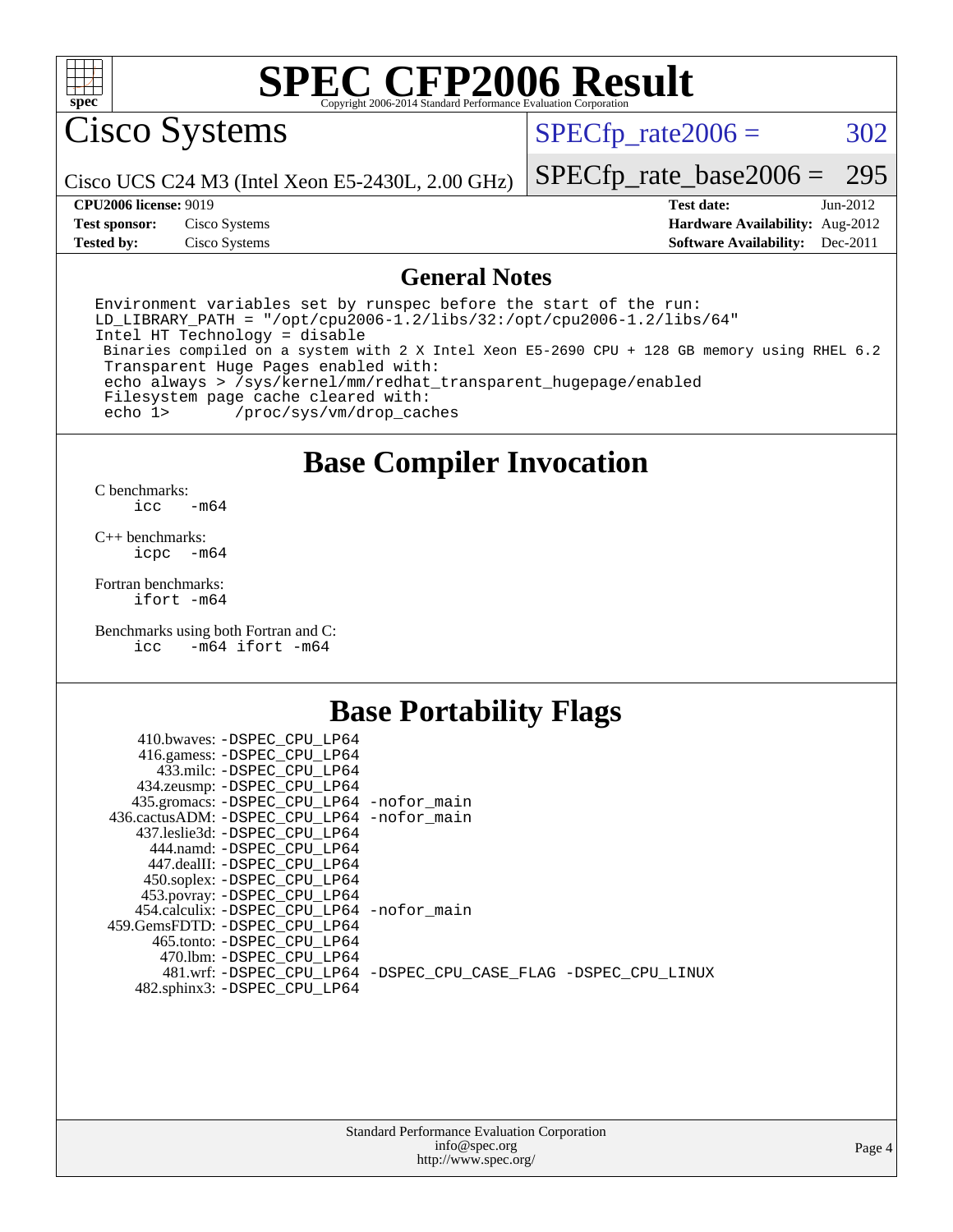

Cisco Systems

 $SPECTp_rate2006 = 302$ 

Cisco UCS C24 M3 (Intel Xeon E5-2430L, 2.00 GHz)

[SPECfp\\_rate\\_base2006 =](http://www.spec.org/auto/cpu2006/Docs/result-fields.html#SPECfpratebase2006) 295

**[Tested by:](http://www.spec.org/auto/cpu2006/Docs/result-fields.html#Testedby)** Cisco Systems **[Software Availability:](http://www.spec.org/auto/cpu2006/Docs/result-fields.html#SoftwareAvailability)** Dec-2011

**[CPU2006 license:](http://www.spec.org/auto/cpu2006/Docs/result-fields.html#CPU2006license)** 9019 **[Test date:](http://www.spec.org/auto/cpu2006/Docs/result-fields.html#Testdate)** Jun-2012 **[Test sponsor:](http://www.spec.org/auto/cpu2006/Docs/result-fields.html#Testsponsor)** Cisco Systems **[Hardware Availability:](http://www.spec.org/auto/cpu2006/Docs/result-fields.html#HardwareAvailability)** Aug-2012

## **[Base Optimization Flags](http://www.spec.org/auto/cpu2006/Docs/result-fields.html#BaseOptimizationFlags)**

| C benchmarks:<br>-xAVX -ipo -03 -no-prec-div -static -opt-prefetch -auto-p32<br>-ansi-alias -opt-mem-layout-trans=3 |
|---------------------------------------------------------------------------------------------------------------------|
| $C_{++}$ benchmarks:                                                                                                |
| -xAVX -ipo -03 -no-prec-div -static -opt-prefetch -auto-p32                                                         |
| -ansi-alias -opt-mem-layout-trans=3                                                                                 |
| Fortran benchmarks:                                                                                                 |
| -xAVX -ipo -03 -no-prec-div -static -opt-prefetch                                                                   |
|                                                                                                                     |
| Benchmarks using both Fortran and C:                                                                                |
| -xAVX -ipo -03 -no-prec-div -static -opt-prefetch -auto-p32                                                         |
| -ansi-alias -opt-mem-layout-trans=3                                                                                 |

## **[Peak Compiler Invocation](http://www.spec.org/auto/cpu2006/Docs/result-fields.html#PeakCompilerInvocation)**

[C benchmarks \(except as noted below\)](http://www.spec.org/auto/cpu2006/Docs/result-fields.html#Cbenchmarksexceptasnotedbelow):  $\text{icc}$   $-\text{m64}$ 

482.sphinx3: [icc -m32](http://www.spec.org/cpu2006/results/res2012q3/cpu2006-20120618-22981.flags.html#user_peakCCLD482_sphinx3_intel_icc_a6a621f8d50482236b970c6ac5f55f93)

[C++ benchmarks \(except as noted below\):](http://www.spec.org/auto/cpu2006/Docs/result-fields.html#CXXbenchmarksexceptasnotedbelow) [icpc -m64](http://www.spec.org/cpu2006/results/res2012q3/cpu2006-20120618-22981.flags.html#user_CXXpeak_intel_icpc_64bit_bedb90c1146cab66620883ef4f41a67e)

450.soplex: [icpc -m32](http://www.spec.org/cpu2006/results/res2012q3/cpu2006-20120618-22981.flags.html#user_peakCXXLD450_soplex_intel_icpc_4e5a5ef1a53fd332b3c49e69c3330699)

[Fortran benchmarks](http://www.spec.org/auto/cpu2006/Docs/result-fields.html#Fortranbenchmarks): [ifort -m64](http://www.spec.org/cpu2006/results/res2012q3/cpu2006-20120618-22981.flags.html#user_FCpeak_intel_ifort_64bit_ee9d0fb25645d0210d97eb0527dcc06e)

[Benchmarks using both Fortran and C](http://www.spec.org/auto/cpu2006/Docs/result-fields.html#BenchmarksusingbothFortranandC): [icc -m64](http://www.spec.org/cpu2006/results/res2012q3/cpu2006-20120618-22981.flags.html#user_CC_FCpeak_intel_icc_64bit_0b7121f5ab7cfabee23d88897260401c) [ifort -m64](http://www.spec.org/cpu2006/results/res2012q3/cpu2006-20120618-22981.flags.html#user_CC_FCpeak_intel_ifort_64bit_ee9d0fb25645d0210d97eb0527dcc06e)

## **[Peak Portability Flags](http://www.spec.org/auto/cpu2006/Docs/result-fields.html#PeakPortabilityFlags)**

 410.bwaves: [-DSPEC\\_CPU\\_LP64](http://www.spec.org/cpu2006/results/res2012q3/cpu2006-20120618-22981.flags.html#suite_peakPORTABILITY410_bwaves_DSPEC_CPU_LP64) 416.gamess: [-DSPEC\\_CPU\\_LP64](http://www.spec.org/cpu2006/results/res2012q3/cpu2006-20120618-22981.flags.html#suite_peakPORTABILITY416_gamess_DSPEC_CPU_LP64) 433.milc: [-DSPEC\\_CPU\\_LP64](http://www.spec.org/cpu2006/results/res2012q3/cpu2006-20120618-22981.flags.html#suite_peakPORTABILITY433_milc_DSPEC_CPU_LP64) 434.zeusmp: [-DSPEC\\_CPU\\_LP64](http://www.spec.org/cpu2006/results/res2012q3/cpu2006-20120618-22981.flags.html#suite_peakPORTABILITY434_zeusmp_DSPEC_CPU_LP64) 435.gromacs: [-DSPEC\\_CPU\\_LP64](http://www.spec.org/cpu2006/results/res2012q3/cpu2006-20120618-22981.flags.html#suite_peakPORTABILITY435_gromacs_DSPEC_CPU_LP64) [-nofor\\_main](http://www.spec.org/cpu2006/results/res2012q3/cpu2006-20120618-22981.flags.html#user_peakLDPORTABILITY435_gromacs_f-nofor_main) 436.cactusADM: [-DSPEC\\_CPU\\_LP64](http://www.spec.org/cpu2006/results/res2012q3/cpu2006-20120618-22981.flags.html#suite_peakPORTABILITY436_cactusADM_DSPEC_CPU_LP64) [-nofor\\_main](http://www.spec.org/cpu2006/results/res2012q3/cpu2006-20120618-22981.flags.html#user_peakLDPORTABILITY436_cactusADM_f-nofor_main) 437.leslie3d: [-DSPEC\\_CPU\\_LP64](http://www.spec.org/cpu2006/results/res2012q3/cpu2006-20120618-22981.flags.html#suite_peakPORTABILITY437_leslie3d_DSPEC_CPU_LP64) 444.namd: [-DSPEC\\_CPU\\_LP64](http://www.spec.org/cpu2006/results/res2012q3/cpu2006-20120618-22981.flags.html#suite_peakPORTABILITY444_namd_DSPEC_CPU_LP64) 447.dealII: [-DSPEC\\_CPU\\_LP64](http://www.spec.org/cpu2006/results/res2012q3/cpu2006-20120618-22981.flags.html#suite_peakPORTABILITY447_dealII_DSPEC_CPU_LP64) 453.povray: [-DSPEC\\_CPU\\_LP64](http://www.spec.org/cpu2006/results/res2012q3/cpu2006-20120618-22981.flags.html#suite_peakPORTABILITY453_povray_DSPEC_CPU_LP64)

Continued on next page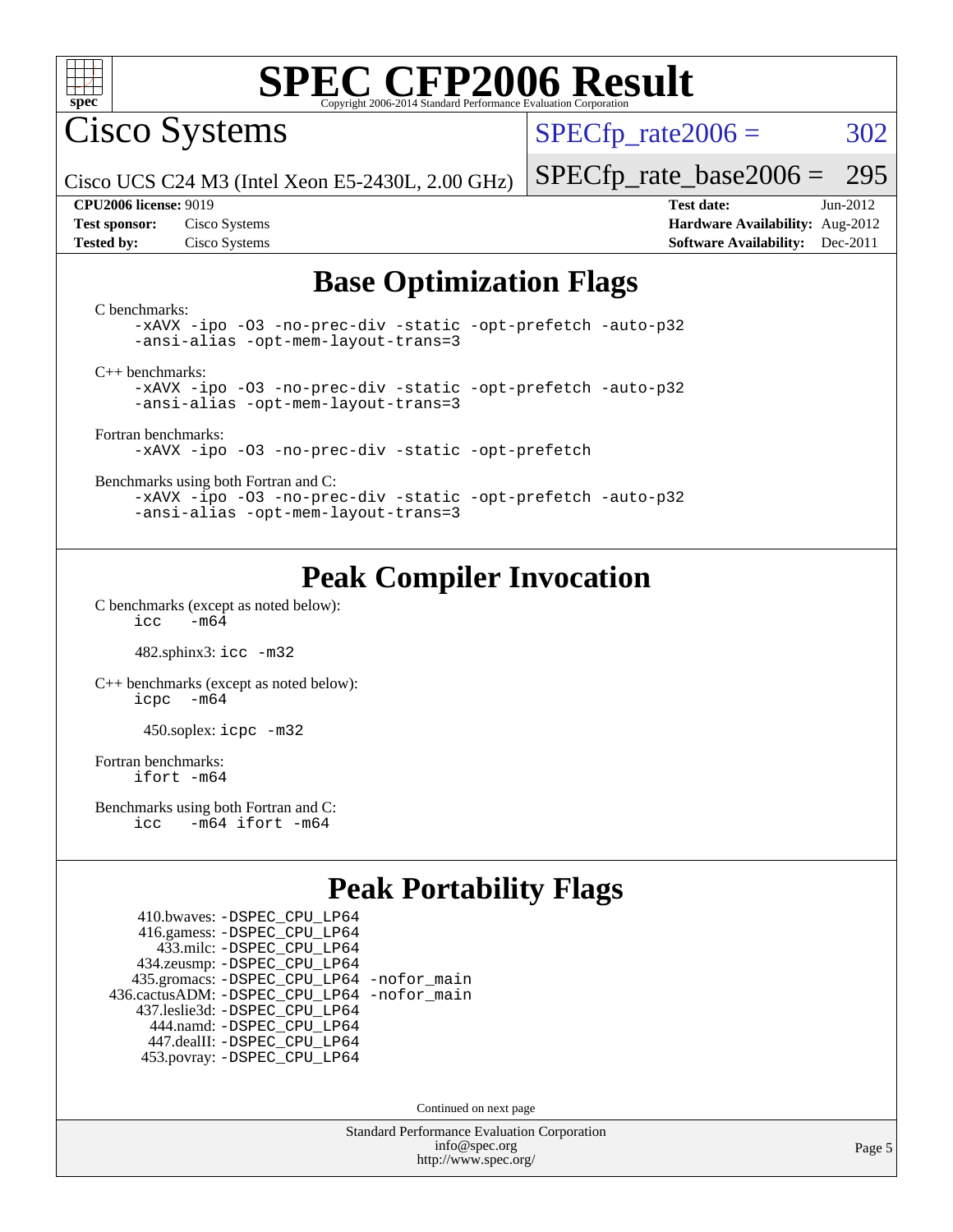

Cisco Systems

 $SPECTp\_rate2006 = 302$ 

Cisco UCS C24 M3 (Intel Xeon E5-2430L, 2.00 GHz)

[SPECfp\\_rate\\_base2006 =](http://www.spec.org/auto/cpu2006/Docs/result-fields.html#SPECfpratebase2006) 295

**[CPU2006 license:](http://www.spec.org/auto/cpu2006/Docs/result-fields.html#CPU2006license)** 9019 **[Test date:](http://www.spec.org/auto/cpu2006/Docs/result-fields.html#Testdate)** Jun-2012 **[Test sponsor:](http://www.spec.org/auto/cpu2006/Docs/result-fields.html#Testsponsor)** Cisco Systems **[Hardware Availability:](http://www.spec.org/auto/cpu2006/Docs/result-fields.html#HardwareAvailability)** Aug-2012 **[Tested by:](http://www.spec.org/auto/cpu2006/Docs/result-fields.html#Testedby)** Cisco Systems **[Software Availability:](http://www.spec.org/auto/cpu2006/Docs/result-fields.html#SoftwareAvailability)** Dec-2011

## **[Peak Portability Flags \(Continued\)](http://www.spec.org/auto/cpu2006/Docs/result-fields.html#PeakPortabilityFlags)**

 454.calculix: [-DSPEC\\_CPU\\_LP64](http://www.spec.org/cpu2006/results/res2012q3/cpu2006-20120618-22981.flags.html#suite_peakPORTABILITY454_calculix_DSPEC_CPU_LP64) [-nofor\\_main](http://www.spec.org/cpu2006/results/res2012q3/cpu2006-20120618-22981.flags.html#user_peakLDPORTABILITY454_calculix_f-nofor_main) 465.tonto: [-DSPEC\\_CPU\\_LP64](http://www.spec.org/cpu2006/results/res2012q3/cpu2006-20120618-22981.flags.html#suite_peakPORTABILITY465_tonto_DSPEC_CPU_LP64) 470.lbm: [-DSPEC\\_CPU\\_LP64](http://www.spec.org/cpu2006/results/res2012q3/cpu2006-20120618-22981.flags.html#suite_peakPORTABILITY470_lbm_DSPEC_CPU_LP64) 481.wrf: [-DSPEC\\_CPU\\_LP64](http://www.spec.org/cpu2006/results/res2012q3/cpu2006-20120618-22981.flags.html#suite_peakPORTABILITY481_wrf_DSPEC_CPU_LP64) [-DSPEC\\_CPU\\_CASE\\_FLAG](http://www.spec.org/cpu2006/results/res2012q3/cpu2006-20120618-22981.flags.html#b481.wrf_peakCPORTABILITY_DSPEC_CPU_CASE_FLAG) [-DSPEC\\_CPU\\_LINUX](http://www.spec.org/cpu2006/results/res2012q3/cpu2006-20120618-22981.flags.html#b481.wrf_peakCPORTABILITY_DSPEC_CPU_LINUX)

## **[Peak Optimization Flags](http://www.spec.org/auto/cpu2006/Docs/result-fields.html#PeakOptimizationFlags)**

[C benchmarks](http://www.spec.org/auto/cpu2006/Docs/result-fields.html#Cbenchmarks):

 433.milc: [-xAVX](http://www.spec.org/cpu2006/results/res2012q3/cpu2006-20120618-22981.flags.html#user_peakPASS2_CFLAGSPASS2_LDFLAGS433_milc_f-xAVX)(pass 2) [-prof-gen](http://www.spec.org/cpu2006/results/res2012q3/cpu2006-20120618-22981.flags.html#user_peakPASS1_CFLAGSPASS1_LDFLAGS433_milc_prof_gen_e43856698f6ca7b7e442dfd80e94a8fc)(pass 1) [-ipo](http://www.spec.org/cpu2006/results/res2012q3/cpu2006-20120618-22981.flags.html#user_peakPASS2_CFLAGSPASS2_LDFLAGS433_milc_f-ipo)(pass 2) [-O3](http://www.spec.org/cpu2006/results/res2012q3/cpu2006-20120618-22981.flags.html#user_peakPASS2_CFLAGSPASS2_LDFLAGS433_milc_f-O3)(pass 2) [-no-prec-div](http://www.spec.org/cpu2006/results/res2012q3/cpu2006-20120618-22981.flags.html#user_peakPASS2_CFLAGSPASS2_LDFLAGS433_milc_f-no-prec-div)(pass 2) [-prof-use](http://www.spec.org/cpu2006/results/res2012q3/cpu2006-20120618-22981.flags.html#user_peakPASS2_CFLAGSPASS2_LDFLAGS433_milc_prof_use_bccf7792157ff70d64e32fe3e1250b55)(pass 2) [-static](http://www.spec.org/cpu2006/results/res2012q3/cpu2006-20120618-22981.flags.html#user_peakOPTIMIZE433_milc_f-static) [-auto-ilp32](http://www.spec.org/cpu2006/results/res2012q3/cpu2006-20120618-22981.flags.html#user_peakCOPTIMIZE433_milc_f-auto-ilp32) [-opt-mem-layout-trans=3](http://www.spec.org/cpu2006/results/res2012q3/cpu2006-20120618-22981.flags.html#user_peakCOPTIMIZE433_milc_f-opt-mem-layout-trans_a7b82ad4bd7abf52556d4961a2ae94d5)

 $470$ .lbm: basepeak = yes

 482.sphinx3: [-xSSE4.2](http://www.spec.org/cpu2006/results/res2012q3/cpu2006-20120618-22981.flags.html#user_peakOPTIMIZE482_sphinx3_f-xSSE42_f91528193cf0b216347adb8b939d4107) [-ipo](http://www.spec.org/cpu2006/results/res2012q3/cpu2006-20120618-22981.flags.html#user_peakOPTIMIZE482_sphinx3_f-ipo) [-O3](http://www.spec.org/cpu2006/results/res2012q3/cpu2006-20120618-22981.flags.html#user_peakOPTIMIZE482_sphinx3_f-O3) [-no-prec-div](http://www.spec.org/cpu2006/results/res2012q3/cpu2006-20120618-22981.flags.html#user_peakOPTIMIZE482_sphinx3_f-no-prec-div) [-opt-prefetch](http://www.spec.org/cpu2006/results/res2012q3/cpu2006-20120618-22981.flags.html#user_peakOPTIMIZE482_sphinx3_f-opt-prefetch) [-static](http://www.spec.org/cpu2006/results/res2012q3/cpu2006-20120618-22981.flags.html#user_peakOPTIMIZE482_sphinx3_f-static) [-unroll2](http://www.spec.org/cpu2006/results/res2012q3/cpu2006-20120618-22981.flags.html#user_peakCOPTIMIZE482_sphinx3_f-unroll_784dae83bebfb236979b41d2422d7ec2)

 $C_{++}$  benchmarks:

444.namd:  $-xAVX(pass 2)$  $-xAVX(pass 2)$  [-prof-gen](http://www.spec.org/cpu2006/results/res2012q3/cpu2006-20120618-22981.flags.html#user_peakPASS1_CXXFLAGSPASS1_LDFLAGS444_namd_prof_gen_e43856698f6ca7b7e442dfd80e94a8fc)(pass 1) [-ipo](http://www.spec.org/cpu2006/results/res2012q3/cpu2006-20120618-22981.flags.html#user_peakPASS2_CXXFLAGSPASS2_LDFLAGS444_namd_f-ipo)(pass 2) [-O3](http://www.spec.org/cpu2006/results/res2012q3/cpu2006-20120618-22981.flags.html#user_peakPASS2_CXXFLAGSPASS2_LDFLAGS444_namd_f-O3)(pass 2) [-no-prec-div](http://www.spec.org/cpu2006/results/res2012q3/cpu2006-20120618-22981.flags.html#user_peakPASS2_CXXFLAGSPASS2_LDFLAGS444_namd_f-no-prec-div)(pass 2) [-prof-use](http://www.spec.org/cpu2006/results/res2012q3/cpu2006-20120618-22981.flags.html#user_peakPASS2_CXXFLAGSPASS2_LDFLAGS444_namd_prof_use_bccf7792157ff70d64e32fe3e1250b55)(pass 2) [-fno-alias](http://www.spec.org/cpu2006/results/res2012q3/cpu2006-20120618-22981.flags.html#user_peakCXXOPTIMIZE444_namd_f-no-alias_694e77f6c5a51e658e82ccff53a9e63a) [-auto-ilp32](http://www.spec.org/cpu2006/results/res2012q3/cpu2006-20120618-22981.flags.html#user_peakCXXOPTIMIZE444_namd_f-auto-ilp32)

 $447$ .dealII: basepeak = yes

 $450$ .soplex:  $-x$ AVX(pass 2)  $-p$ rof-gen(pass 1)  $-i$ po(pass 2)  $-03$ (pass 2) [-no-prec-div](http://www.spec.org/cpu2006/results/res2012q3/cpu2006-20120618-22981.flags.html#user_peakPASS2_CXXFLAGSPASS2_LDFLAGS450_soplex_f-no-prec-div)(pass 2) [-prof-use](http://www.spec.org/cpu2006/results/res2012q3/cpu2006-20120618-22981.flags.html#user_peakPASS2_CXXFLAGSPASS2_LDFLAGS450_soplex_prof_use_bccf7792157ff70d64e32fe3e1250b55)(pass 2) [-opt-malloc-options=3](http://www.spec.org/cpu2006/results/res2012q3/cpu2006-20120618-22981.flags.html#user_peakOPTIMIZE450_soplex_f-opt-malloc-options_13ab9b803cf986b4ee62f0a5998c2238)

 453.povray: [-xAVX](http://www.spec.org/cpu2006/results/res2012q3/cpu2006-20120618-22981.flags.html#user_peakPASS2_CXXFLAGSPASS2_LDFLAGS453_povray_f-xAVX)(pass 2) [-prof-gen](http://www.spec.org/cpu2006/results/res2012q3/cpu2006-20120618-22981.flags.html#user_peakPASS1_CXXFLAGSPASS1_LDFLAGS453_povray_prof_gen_e43856698f6ca7b7e442dfd80e94a8fc)(pass 1) [-ipo](http://www.spec.org/cpu2006/results/res2012q3/cpu2006-20120618-22981.flags.html#user_peakPASS2_CXXFLAGSPASS2_LDFLAGS453_povray_f-ipo)(pass 2) [-O3](http://www.spec.org/cpu2006/results/res2012q3/cpu2006-20120618-22981.flags.html#user_peakPASS2_CXXFLAGSPASS2_LDFLAGS453_povray_f-O3)(pass 2) [-no-prec-div](http://www.spec.org/cpu2006/results/res2012q3/cpu2006-20120618-22981.flags.html#user_peakPASS2_CXXFLAGSPASS2_LDFLAGS453_povray_f-no-prec-div)(pass 2) [-prof-use](http://www.spec.org/cpu2006/results/res2012q3/cpu2006-20120618-22981.flags.html#user_peakPASS2_CXXFLAGSPASS2_LDFLAGS453_povray_prof_use_bccf7792157ff70d64e32fe3e1250b55)(pass 2) [-auto-ilp32](http://www.spec.org/cpu2006/results/res2012q3/cpu2006-20120618-22981.flags.html#user_peakCXXOPTIMIZE453_povray_f-auto-ilp32) [-opt-mem-layout-trans=3](http://www.spec.org/cpu2006/results/res2012q3/cpu2006-20120618-22981.flags.html#user_peakCXXOPTIMIZE453_povray_f-opt-mem-layout-trans_a7b82ad4bd7abf52556d4961a2ae94d5)

[Fortran benchmarks](http://www.spec.org/auto/cpu2006/Docs/result-fields.html#Fortranbenchmarks):

 410.bwaves: [-xAVX](http://www.spec.org/cpu2006/results/res2012q3/cpu2006-20120618-22981.flags.html#user_peakPASS2_FFLAGSPASS2_LDFLAGS410_bwaves_f-xAVX)(pass 2) [-prof-gen](http://www.spec.org/cpu2006/results/res2012q3/cpu2006-20120618-22981.flags.html#user_peakPASS1_FFLAGSPASS1_LDFLAGS410_bwaves_prof_gen_e43856698f6ca7b7e442dfd80e94a8fc)(pass 1) [-ipo](http://www.spec.org/cpu2006/results/res2012q3/cpu2006-20120618-22981.flags.html#user_peakPASS2_FFLAGSPASS2_LDFLAGS410_bwaves_f-ipo)(pass 2) [-O3](http://www.spec.org/cpu2006/results/res2012q3/cpu2006-20120618-22981.flags.html#user_peakPASS2_FFLAGSPASS2_LDFLAGS410_bwaves_f-O3)(pass 2) [-no-prec-div](http://www.spec.org/cpu2006/results/res2012q3/cpu2006-20120618-22981.flags.html#user_peakPASS2_FFLAGSPASS2_LDFLAGS410_bwaves_f-no-prec-div)(pass 2) [-prof-use](http://www.spec.org/cpu2006/results/res2012q3/cpu2006-20120618-22981.flags.html#user_peakPASS2_FFLAGSPASS2_LDFLAGS410_bwaves_prof_use_bccf7792157ff70d64e32fe3e1250b55)(pass 2) [-static](http://www.spec.org/cpu2006/results/res2012q3/cpu2006-20120618-22981.flags.html#user_peakOPTIMIZE410_bwaves_f-static)

 416.gamess: [-xAVX](http://www.spec.org/cpu2006/results/res2012q3/cpu2006-20120618-22981.flags.html#user_peakPASS2_FFLAGSPASS2_LDFLAGS416_gamess_f-xAVX)(pass 2) [-prof-gen](http://www.spec.org/cpu2006/results/res2012q3/cpu2006-20120618-22981.flags.html#user_peakPASS1_FFLAGSPASS1_LDFLAGS416_gamess_prof_gen_e43856698f6ca7b7e442dfd80e94a8fc)(pass 1) [-ipo](http://www.spec.org/cpu2006/results/res2012q3/cpu2006-20120618-22981.flags.html#user_peakPASS2_FFLAGSPASS2_LDFLAGS416_gamess_f-ipo)(pass 2) [-O3](http://www.spec.org/cpu2006/results/res2012q3/cpu2006-20120618-22981.flags.html#user_peakPASS2_FFLAGSPASS2_LDFLAGS416_gamess_f-O3)(pass 2) [-no-prec-div](http://www.spec.org/cpu2006/results/res2012q3/cpu2006-20120618-22981.flags.html#user_peakPASS2_FFLAGSPASS2_LDFLAGS416_gamess_f-no-prec-div)(pass 2) [-prof-use](http://www.spec.org/cpu2006/results/res2012q3/cpu2006-20120618-22981.flags.html#user_peakPASS2_FFLAGSPASS2_LDFLAGS416_gamess_prof_use_bccf7792157ff70d64e32fe3e1250b55)(pass 2) [-unroll2](http://www.spec.org/cpu2006/results/res2012q3/cpu2006-20120618-22981.flags.html#user_peakOPTIMIZE416_gamess_f-unroll_784dae83bebfb236979b41d2422d7ec2) [-inline-level=0](http://www.spec.org/cpu2006/results/res2012q3/cpu2006-20120618-22981.flags.html#user_peakOPTIMIZE416_gamess_f-inline-level_318d07a09274ad25e8d15dbfaa68ba50) [-scalar-rep-](http://www.spec.org/cpu2006/results/res2012q3/cpu2006-20120618-22981.flags.html#user_peakOPTIMIZE416_gamess_f-disablescalarrep_abbcad04450fb118e4809c81d83c8a1d) [-static](http://www.spec.org/cpu2006/results/res2012q3/cpu2006-20120618-22981.flags.html#user_peakOPTIMIZE416_gamess_f-static)

434.zeusmp: basepeak = yes

437.leslie3d: [-xAVX](http://www.spec.org/cpu2006/results/res2012q3/cpu2006-20120618-22981.flags.html#user_peakOPTIMIZE437_leslie3d_f-xAVX) [-ipo](http://www.spec.org/cpu2006/results/res2012q3/cpu2006-20120618-22981.flags.html#user_peakOPTIMIZE437_leslie3d_f-ipo) [-O3](http://www.spec.org/cpu2006/results/res2012q3/cpu2006-20120618-22981.flags.html#user_peakOPTIMIZE437_leslie3d_f-O3) [-no-prec-div](http://www.spec.org/cpu2006/results/res2012q3/cpu2006-20120618-22981.flags.html#user_peakOPTIMIZE437_leslie3d_f-no-prec-div) [-static](http://www.spec.org/cpu2006/results/res2012q3/cpu2006-20120618-22981.flags.html#user_peakOPTIMIZE437_leslie3d_f-static) [-opt-prefetch](http://www.spec.org/cpu2006/results/res2012q3/cpu2006-20120618-22981.flags.html#user_peakOPTIMIZE437_leslie3d_f-opt-prefetch)

```
 459.GemsFDTD: -xAVX(pass 2) -prof-gen(pass 1) -ipo(pass 2) -O3(pass 2)
              -no-prec-div(pass 2) -prof-use(pass 2) -opt-malloc-options=3
```
Continued on next page